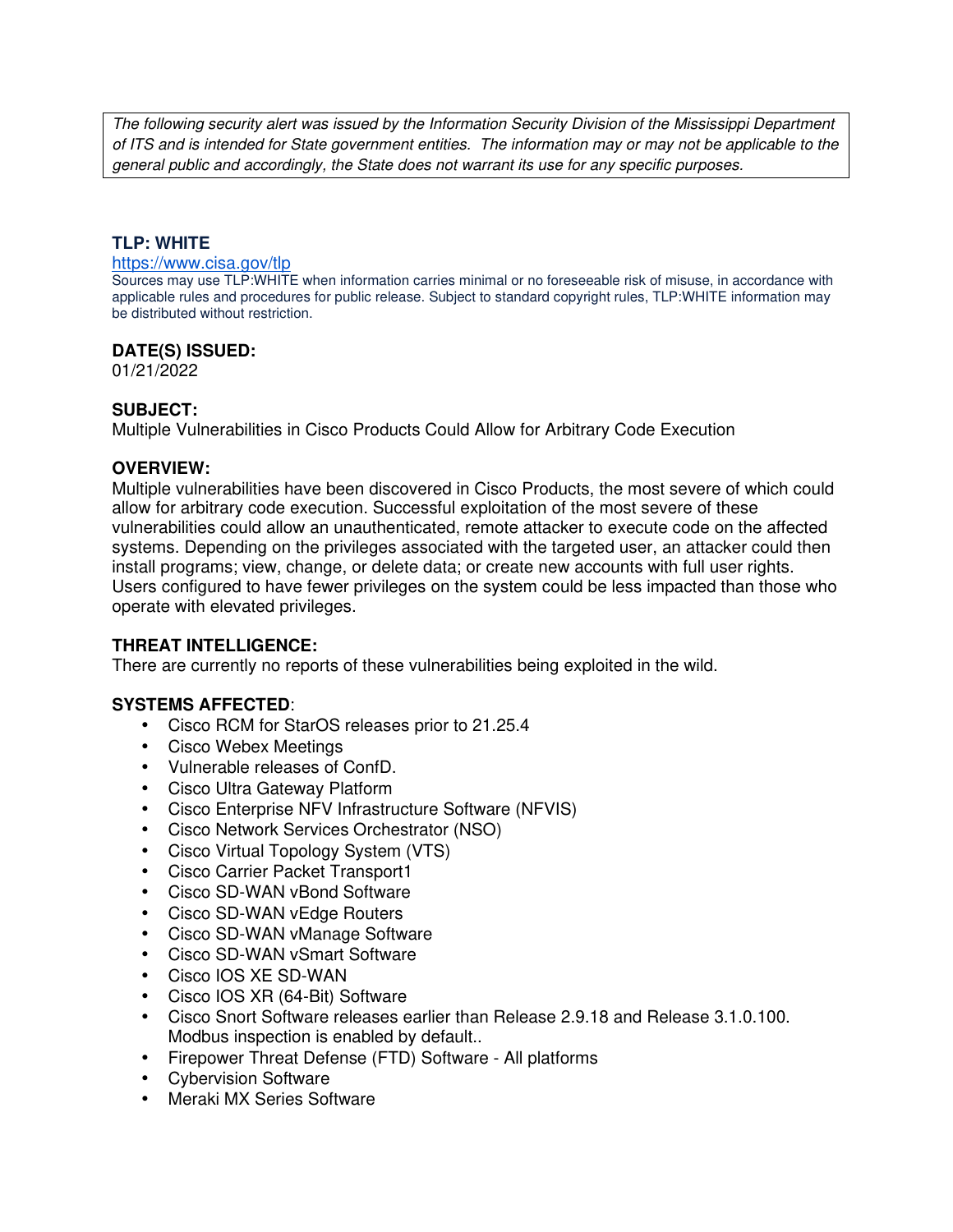- Cisco UTD Software Release
- 1000 Series Integrated Services Routers (ISRs)
- 4000 Series Integrated Services Routers (ISRs)
- Catalyst 8000V Edge Software
- Catalyst 8200 Series Edge Platforms
- Catalyst 8300 Series Edge Platforms
- Catalyst 8500 Series Edge Platforms
- Catalyst 8500L Series Edge Platforms
- Cloud Services Routers 1000V
- Integrated Services Virtual Routers (ISRv)

## **RISK:**

Government:

- Large and medium government entities: **Medium**
- Small government: **Medium**

Businesses:

- Large and medium business entities: **Medium**
- Small business entities: **Medium**

Home users: **Low**

## **TECHNICAL SUMMARY:**

Multiple vulnerabilities have been discovered in Cisco Products where successful exploitation of the most severe could allow for arbitrary code execution. Details of the vulnerabilities are as follows:

- Multiple vulnerabilities in Cisco Redundancy Configuration Manager (RCM) for Cisco StarOS Software could allow an unauthenticated, remote attacker to disclose sensitive information or execute arbitrary commands as the root user in the context of the configured container. (CVE-2022-20648, CVE-2022-20649, CWE-200, and CWE-489)
- A vulnerability in the web-based interface of Cisco Webex Meetings could allow an unauthenticated, remote attacker to conduct a cross-site scripting (XSS) attack against a user of the web-based interface. (CVE-2022-20654 and CWE-80)
- A vulnerability in the implementation of the CLI on a device that is running ConfD and multiple Cisco products that could allow an authenticated, local attacker to perform a command injection attack. (CVE-2022-20655 and CWE-78)
- A vulnerability in the Modbus preprocessor of the Snort detection engine could allow an unauthenticated, remote attacker to cause a denial of service (DoS) condition on an affected device. (CVE-2022-20685 and CWE-190)

Successful exploitation of these vulnerabilities could allow for arbitrary code execution in the context of the targeted user. Depending on the privileges associated with the user, an attacker could then install programs; view, change, or delete data; or create new accounts with full user rights. Users whose accounts are configured to have fewer user rights on the system could be less impacted than those who operate with administrative user rights.

## **RECOMMENDATIONS**:

The following actions should be taken:

- Install the update provided by Cisco immediately after appropriate testing.
- Run all software as a non-privileged user (one without administrative privileges) to diminish the effects of a successful attack.